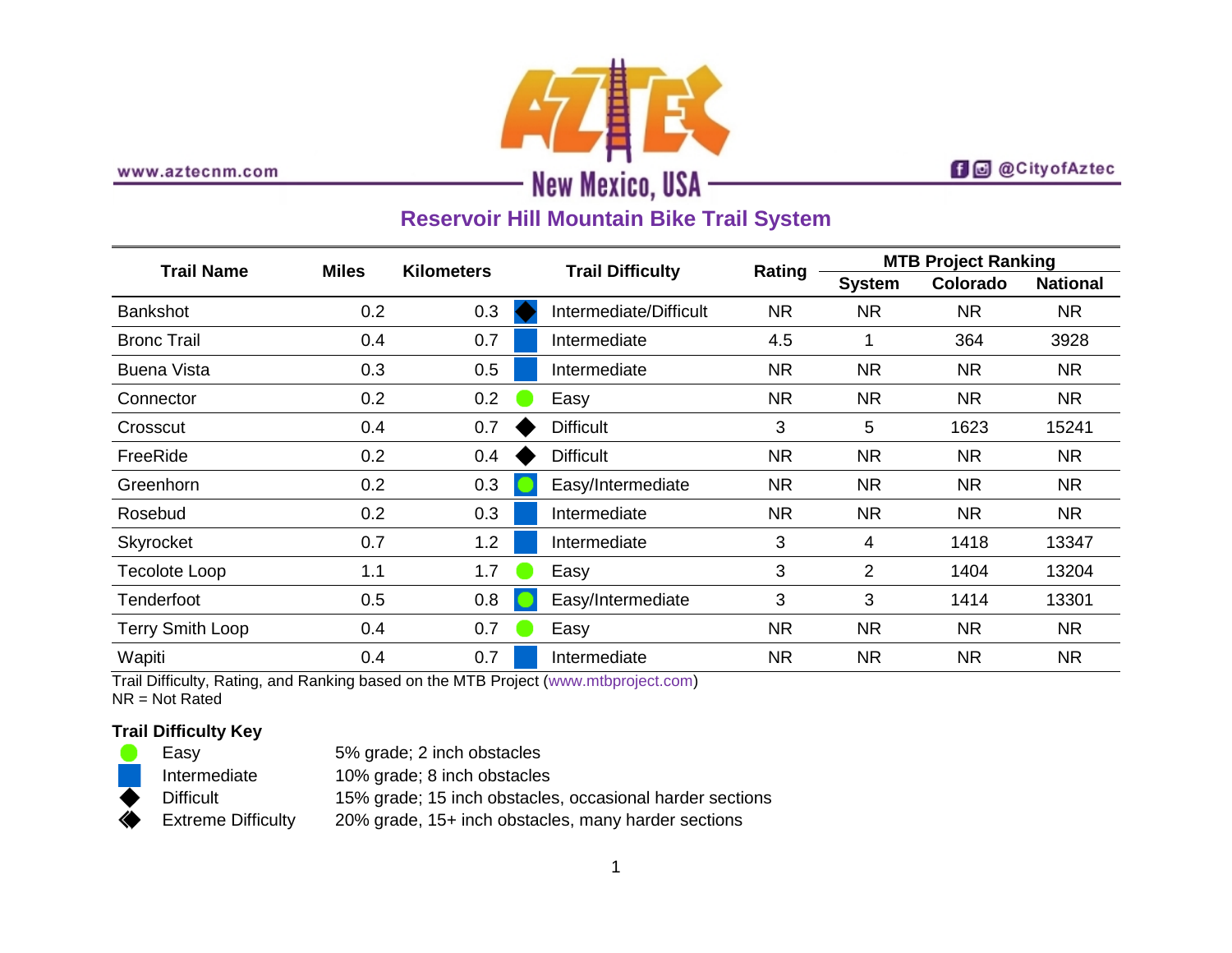#### **Land Manager**

Town of Pagosa Springs Parks and Recreation 451 Hot Springs Blvd. Pagosa Springs, CO 81147 (970) 264-4151 [www.pagosasprings.co.gov](http://www.pagosasprings.co.gov/)

#### **Trails Maintenance & Development**

Wolf Creek Wheel Club PO Box 3241 Pagosa Springs, CO 81147 [wolfcreekwheelclub.org](http://wolfcreekwheelclub.org/)

### **MTB Project Trail Comments**

**Bankshot** This is a short connector trail or alternate route and has no details, though it will appear on all maps.

# **Bronc Trail** Downhill bike traffic only. From the water tank, the trail drops through a gully with natural berms and then cuts sidehill. After a big right-hand turn, the trail sweeps back with reverse grade fun. Hit the gap jump or pump through it to a series of S-turns. Drop into the gully again and choose to drop right for the finisher berm! This trail was built the spring of 2015 with over 250 volunteer hours spent finishing this one up. There are more plans in the future for the hill, so stay tuned for updates! Keep a heads up for pedestrians. The trail bisects the old Rock'n Roll Trail (not signed anymore but can still see hiker traffic) which has "yield to bikes" signage on the crossovers. There are a number of trailheads that are located off of Hot Springs Blvd and behind the San Juan Motel. **Buena Vista** This is a short connector trail or alternate route and has no details, though it will appear on all maps. **Connector** This is a short connector trail or alternate route and has no details, though it will appear on all maps. **Crosscut** Downhill bike traffic only. From the top of the lookout tower, this singletrack drops off the north side of the hill. There are a few tight and steep switchbacks ready to greet you. The trail flows sidehill with the option to hit a ladder drop (not often hit), then it connects into Skyrocket to finish out the downhill with a series of hip jumps. You can also head back up to the right for another lap. **FreeRide** This is a short connector trail or alternate route and has no details, though it will appear on all maps. **Greenhorn** This is a short connector trail or alternate route and has no details, though it will appear on all maps.